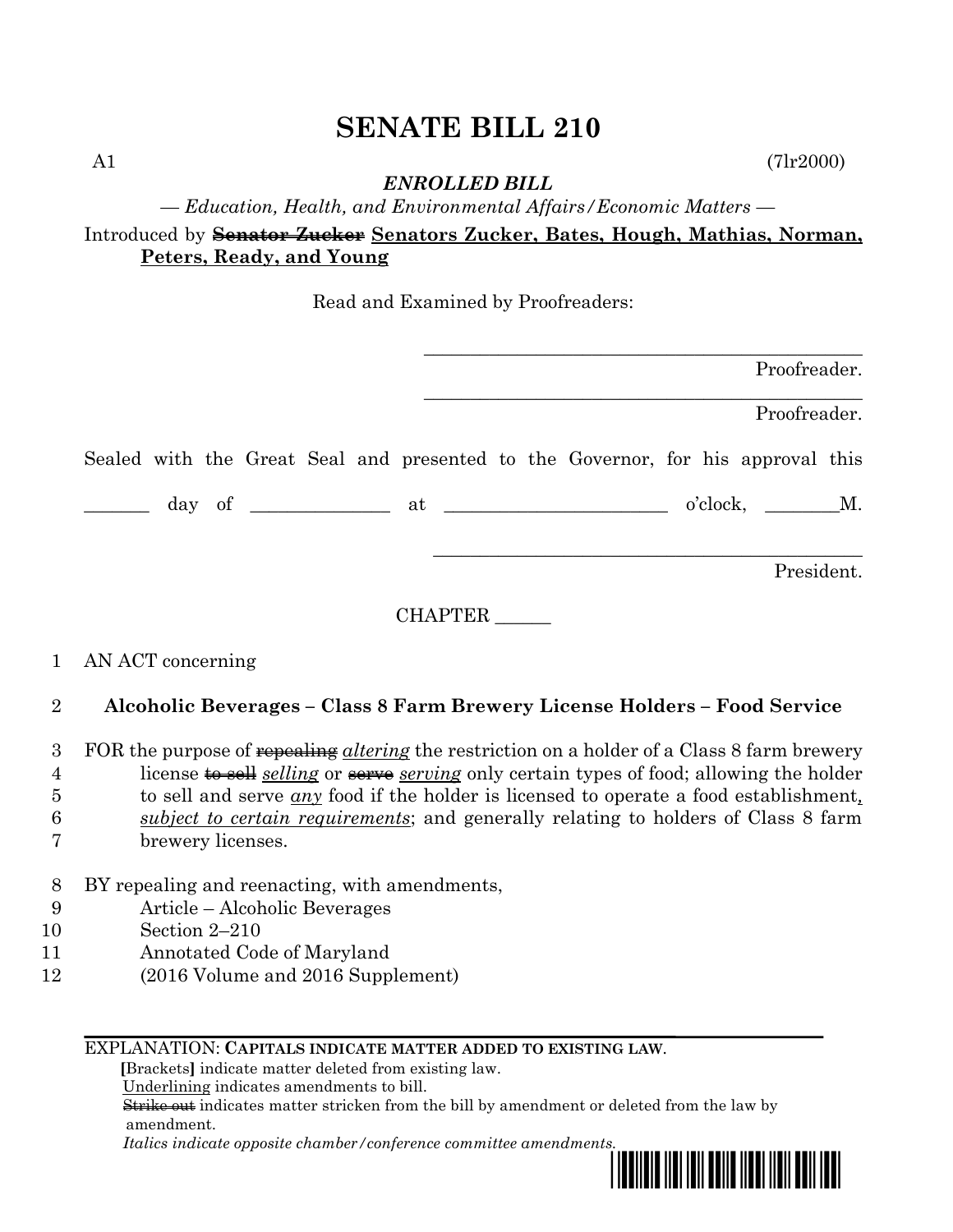|                                | $\overline{2}$                                                                                                                                                                                                       |     |       |    | <b>SENATE BILL 210</b>                                                                                                                                                                                                         |
|--------------------------------|----------------------------------------------------------------------------------------------------------------------------------------------------------------------------------------------------------------------|-----|-------|----|--------------------------------------------------------------------------------------------------------------------------------------------------------------------------------------------------------------------------------|
| $\mathbf{1}$<br>$\overline{2}$ | SECTION 1. BE IT ENACTED BY THE GENERAL ASSEMBLY OF MARYLAND,<br>That the Laws of Maryland read as follows:                                                                                                          |     |       |    |                                                                                                                                                                                                                                |
| $\boldsymbol{3}$               |                                                                                                                                                                                                                      |     |       |    | <b>Article – Alcoholic Beverages</b>                                                                                                                                                                                           |
| $\overline{4}$                 | $2 - 210.$                                                                                                                                                                                                           |     |       |    |                                                                                                                                                                                                                                |
| $\overline{5}$                 | (a)                                                                                                                                                                                                                  |     |       |    | There is a Class 8 farm brewery license.                                                                                                                                                                                       |
| 6<br>7<br>8                    | Subject to paragraph (2) of this subsection, a license holder may sell<br>(b)<br>(1)<br>and deliver beer manufactured in a facility on the licensed farm or in a facility other than<br>one on the licensed farm to: |     |       |    |                                                                                                                                                                                                                                |
| 9                              |                                                                                                                                                                                                                      |     | (i)   |    | a wholesaler licensed to sell and deliver beer in the State; or                                                                                                                                                                |
| 10                             |                                                                                                                                                                                                                      |     | (ii)  |    | a person in another state authorized to acquire beer.                                                                                                                                                                          |
| 11<br>12<br>13                 |                                                                                                                                                                                                                      | (2) |       |    | The beer to be sold and delivered under paragraph (1) of this subsection<br>shall be manufactured with an ingredient from a Maryland agricultural product, including<br>hops, grain, and fruit, produced on the licensed farm. |
| 14                             | A license holder may:<br>$\left( \mathrm{c}\right)$                                                                                                                                                                  |     |       |    |                                                                                                                                                                                                                                |
| 15<br>16                       | consumption;                                                                                                                                                                                                         | (1) | (i)   |    | sell beer produced by the license holder for on-premises                                                                                                                                                                       |
| 17<br>18                       |                                                                                                                                                                                                                      |     | (ii)  |    | in an amount not exceeding 6 fluid ounces per brand, provide<br>samples of beer that the license holder produces to a consumer:                                                                                                |
| 19                             |                                                                                                                                                                                                                      |     |       | 1. | at no charge; or                                                                                                                                                                                                               |
| 20                             |                                                                                                                                                                                                                      |     |       | 2. | for a fee; and                                                                                                                                                                                                                 |
| 21                             |                                                                                                                                                                                                                      |     | (iii) |    | sell or serve[:                                                                                                                                                                                                                |
| 22                             |                                                                                                                                                                                                                      |     |       | 1. | bread and other baked goods;                                                                                                                                                                                                   |
| 23                             |                                                                                                                                                                                                                      |     |       | 2. | chili;                                                                                                                                                                                                                         |
| 24                             |                                                                                                                                                                                                                      |     |       | 3. | chocolate;                                                                                                                                                                                                                     |
| 25                             |                                                                                                                                                                                                                      |     |       | 4. | crackers;                                                                                                                                                                                                                      |
| 26                             |                                                                                                                                                                                                                      |     |       | 5. | cured meat;                                                                                                                                                                                                                    |
| $27\,$                         |                                                                                                                                                                                                                      |     |       | 6. | fruits (whole and cut);                                                                                                                                                                                                        |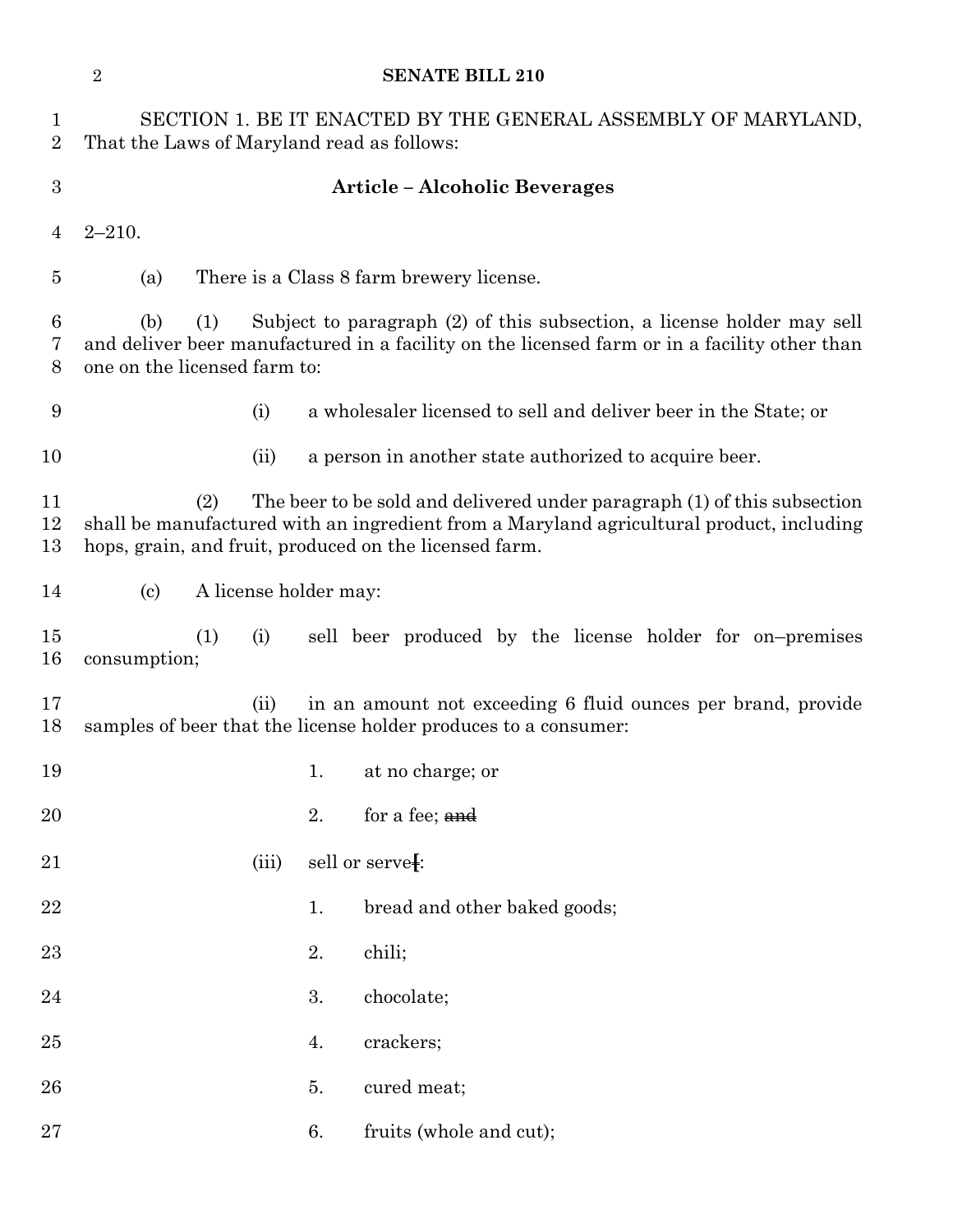### **SENATE BILL 210** 3

| $\mathbf{1}$         |                                                   | 7.  | hard and soft cheese (whole and cut);                                                                                                                                                                                                                                 |
|----------------------|---------------------------------------------------|-----|-----------------------------------------------------------------------------------------------------------------------------------------------------------------------------------------------------------------------------------------------------------------------|
| $\overline{2}$       |                                                   | 8.  | salads and vegetables (whole and cut);                                                                                                                                                                                                                                |
| 3                    |                                                   | 9.  | ice cream;                                                                                                                                                                                                                                                            |
| 4                    |                                                   | 10. | jam;                                                                                                                                                                                                                                                                  |
| $\overline{5}$       |                                                   | 11. | jelly;                                                                                                                                                                                                                                                                |
| 6                    |                                                   | 12. | vinegar;                                                                                                                                                                                                                                                              |
| 7                    |                                                   | 13. | pizza;                                                                                                                                                                                                                                                                |
| $8\,$<br>9           | ready to be eaten;                                | 14. | prepackaged sandwiches and other prepackaged foods                                                                                                                                                                                                                    |
| 10                   |                                                   | 15. | soup; and                                                                                                                                                                                                                                                             |
| 11                   |                                                   | 16. | condiments <sup>1</sup> ; AND                                                                                                                                                                                                                                         |
| 12<br>13<br>14<br>15 | (IV)<br>ARTICLE;                                  |     | SUBJECT TO SUBSECTION $(E)(2)$ OF THIS SECTION, SELL OR<br>SERVE ANY FOOD IF THE LICENSE HOLDER IS LICENSED TO OPERATE A FOOD<br>ESTABLISHMENT UNDER TITLE 21, SUBTITLE 3 OF THE HEALTH - GENERAL                                                                     |
| 16<br>17<br>18       | (2)                                               |     | store on its licensed farm, in a segregated area approved by the<br>Comptroller, beer produced at the licensed farm for sale and delivery to a wholesaler<br>licensed in the State or a person outside the State authorized to acquire the beer;                      |
| 19<br>20             | (3)<br>calendar year;                             |     | brew, bottle, or contract for not more than 15,000 barrels of beer each                                                                                                                                                                                               |
| 21<br>22<br>23       | (4)<br>ingredients produced on the licensed farm; |     | contract with the holder of a Class 2 rectifying license, a Class 5<br>brewery license, or a Class 7 micro-brewery license to brew and bottle beer from                                                                                                               |
| 24                   | (5)                                               |     | import, export, and transport its beer in accordance with this section;                                                                                                                                                                                               |
| 25<br>26<br>27<br>28 | (6)<br>farm, if:                                  |     | store beer at a warehouse for which the license holder has been issued<br>an individual storage permit, for sale and delivery to a wholesaler licensed in the State or<br>a person outside the State authorized to acquire the beer, or shipment back to the licensed |
| 29<br>30             | (i)<br>and                                        |     | the license holder does not serve or sell beer at the warehouse;                                                                                                                                                                                                      |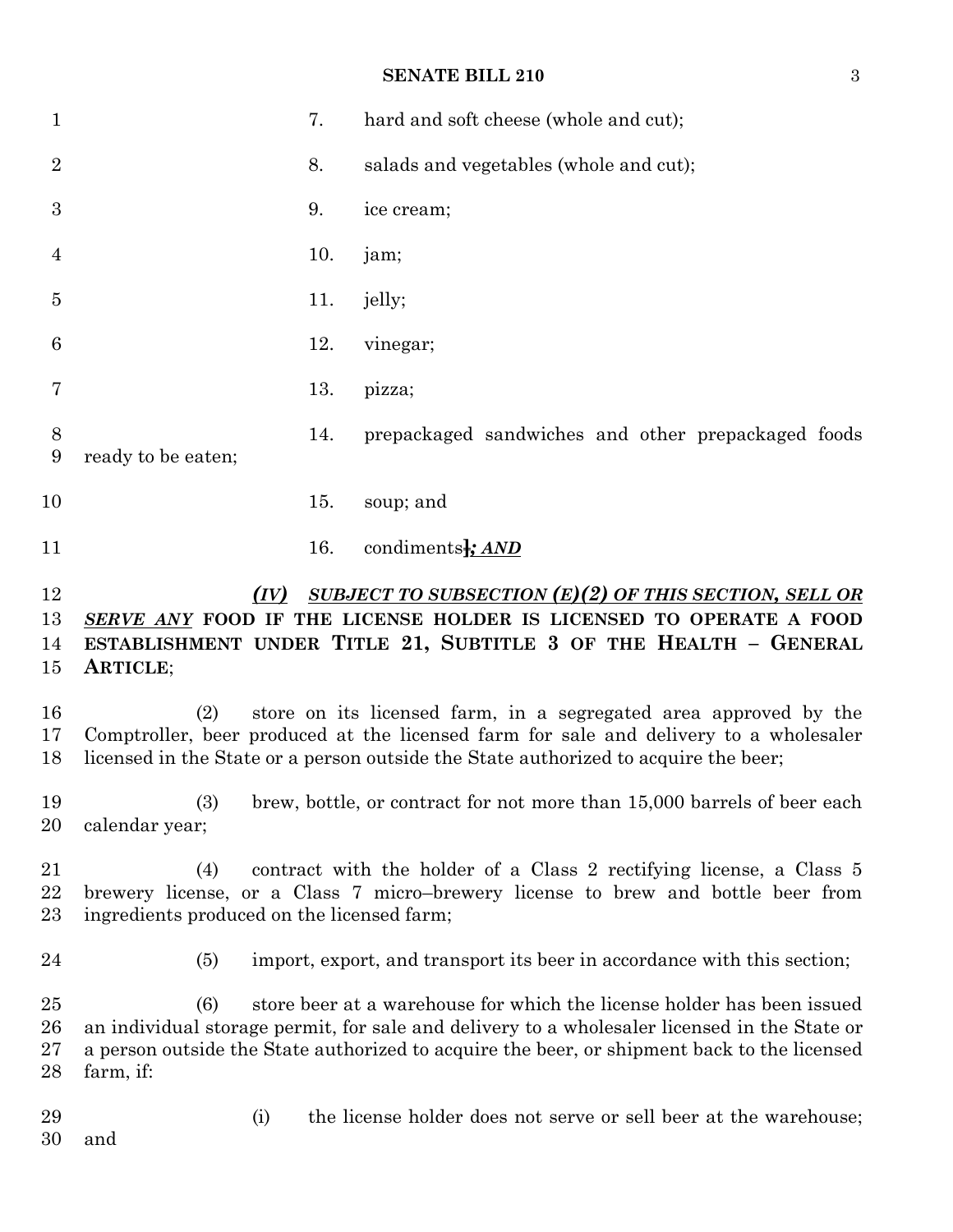#### **SENATE BILL 210**

 (ii) the Comptroller has full access at all times to the warehouse to enforce this article; and

 (7) enter into a temporary delivery agreement with a distributor only for delivery of beer to a beer festival or a wine and beer festival, and the return of any unused beer, if:

 (i) the festival is in a sales territory for which the license holder does not have a franchise with a distributor under the Beer Franchise Fair Dealing Act in Title 5, Subtitle 1 of this article; and

(ii) the temporary delivery agreement is in writing.

 (d) (1) A Class 8 farm brewery may be located only at the place stated on the license.

 (2) The place listed on the license shall be in compliance with § 1–405(b) of this article.

 (e) *(1)* Notwithstanding *EXCEPT AS PROVIDED IN PARAGRAPH (2) OF THIS SUBSECTION AND NOTWITHSTANDING* any local law, a license holder may exercise the privileges of a Class 8 farm brewery license.

 *(2) A LICENSE HOLDER WHO SELLS FOODS UNDER SUBSECTION (C)(1)(IV) OF THIS SECTION SHALL MEET THE SAME RATIO OF GROSS RECEIPTS BETWEEN FOOD AND ALCOHOLIC BEVERAGES SALES AS A HOLDER OF A CLASS D BEER AND WINE LICENSE OR AN EQUIVALENT LICENSE IN THE JURISDICTION, AS THE LOCAL LICENSING BOARD DETERMINES.*

 (f) Subject to subsections (i) and (j) of this section, a license holder may exercise the privileges of the license each day:

 (1) from 10 a.m. to 6 p.m., for consumption of beer and sales and service of food at the licensed farm; and

- (2) from 10 a.m. to 10 p.m., for:
- 27 (i) sampling of beer;

28 (ii) consumption of beer off the licensed farm if the beer is packaged in sealed or resealable containers, such as growlers; and

 (iii) guests who attend a planned promotional event or other organized activity at the licensed farm.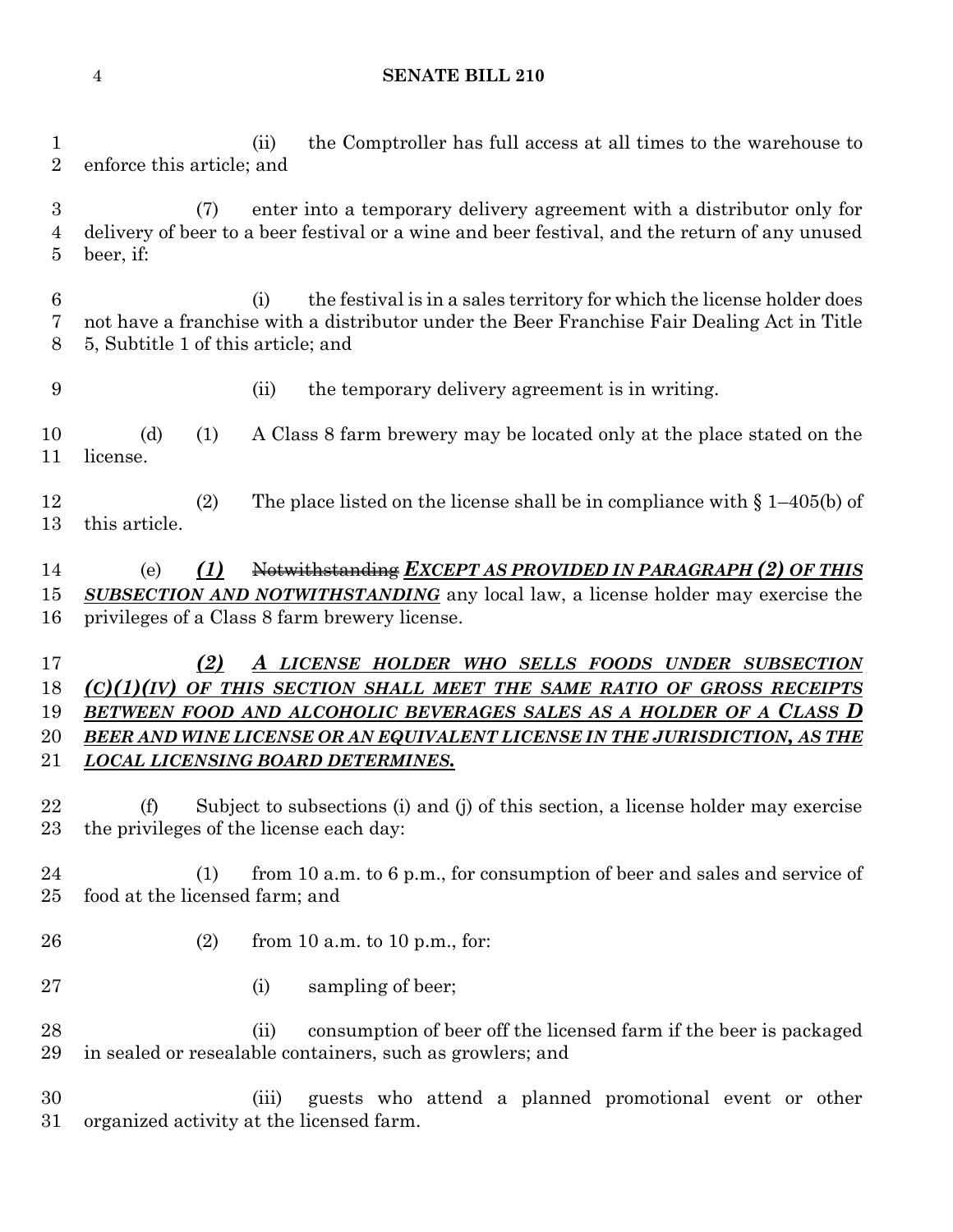### **SENATE BILL 210** 5

| $\mathbf{1}$<br>$\overline{2}$ | (g)                                                                                                                                                                                                                            |     | Except as provided in Division II of this article, a Class 8 farm brewery license<br>allows the license holder to operate 7 days a week.                                             |  |  |  |
|--------------------------------|--------------------------------------------------------------------------------------------------------------------------------------------------------------------------------------------------------------------------------|-----|--------------------------------------------------------------------------------------------------------------------------------------------------------------------------------------|--|--|--|
| $\boldsymbol{3}$<br>4          | (h)                                                                                                                                                                                                                            |     | Nothing in this section limits the application of relevant provisions of Title 21<br>of the Health – General Article, and regulations adopted under that title, to a license holder. |  |  |  |
| 5<br>6                         | (i)<br>farm that:                                                                                                                                                                                                              | (1) | A license holder may sponsor a multibrewery activity at the licensed                                                                                                                 |  |  |  |
| 7                              |                                                                                                                                                                                                                                |     | includes the products of other Maryland breweries; and<br>(i)                                                                                                                        |  |  |  |
| 8<br>$\boldsymbol{9}$          | consumption only.                                                                                                                                                                                                              |     | provides for the sale of beer by the glass for on-premises<br>(ii)                                                                                                                   |  |  |  |
| 10<br>11<br>12                 | In a segregated area approved by the Comptroller on the licensed farm,<br>(2)<br>a license holder may store the products of other Maryland breweries for the multibrewery<br>activity.                                         |     |                                                                                                                                                                                      |  |  |  |
| 13                             |                                                                                                                                                                                                                                | (3) | The multibrewery activity:                                                                                                                                                           |  |  |  |
| 14                             |                                                                                                                                                                                                                                |     | (i)<br>may be held from 10 a.m. to 10 p.m. each day; and                                                                                                                             |  |  |  |
| 15                             |                                                                                                                                                                                                                                |     | may not exceed 3 consecutive days.<br>(ii)                                                                                                                                           |  |  |  |
| 16<br>17                       | (j)<br>license holder.                                                                                                                                                                                                         | (1) | The Comptroller may issue a brewery promotional event permit to a                                                                                                                    |  |  |  |
| 18<br>19<br>20                 | At least 15 days before holding a planned promotional event, the license<br>(2)<br>holder shall obtain a permit from the Comptroller by filing a notice of the promotional event<br>on the form that the Comptroller provides. |     |                                                                                                                                                                                      |  |  |  |
| 21<br>22                       |                                                                                                                                                                                                                                | (3) | The permit authorizes the license holder to conduct at the licensed farm<br>a promotional event at which the license holder may:                                                     |  |  |  |
| $^{23}$<br>24                  | consumers; and                                                                                                                                                                                                                 |     | provide samples of not more than 6 fluid ounces per brand to<br>(i)                                                                                                                  |  |  |  |
| $25\,$<br>$26\,$               | participate in the event.                                                                                                                                                                                                      |     | sell beer produced by the license holder to persons who<br>(ii)                                                                                                                      |  |  |  |
| $27\,$<br>28                   | consumption only.                                                                                                                                                                                                              | (4) | The beer at the event shall be sold by the glass and for on-premises                                                                                                                 |  |  |  |
| 29<br>30                       | calendar year.                                                                                                                                                                                                                 | (5) | The license holder may not be issued more than 12 permits in a                                                                                                                       |  |  |  |
| $31\,$                         |                                                                                                                                                                                                                                | (6) | A single promotional event:                                                                                                                                                          |  |  |  |